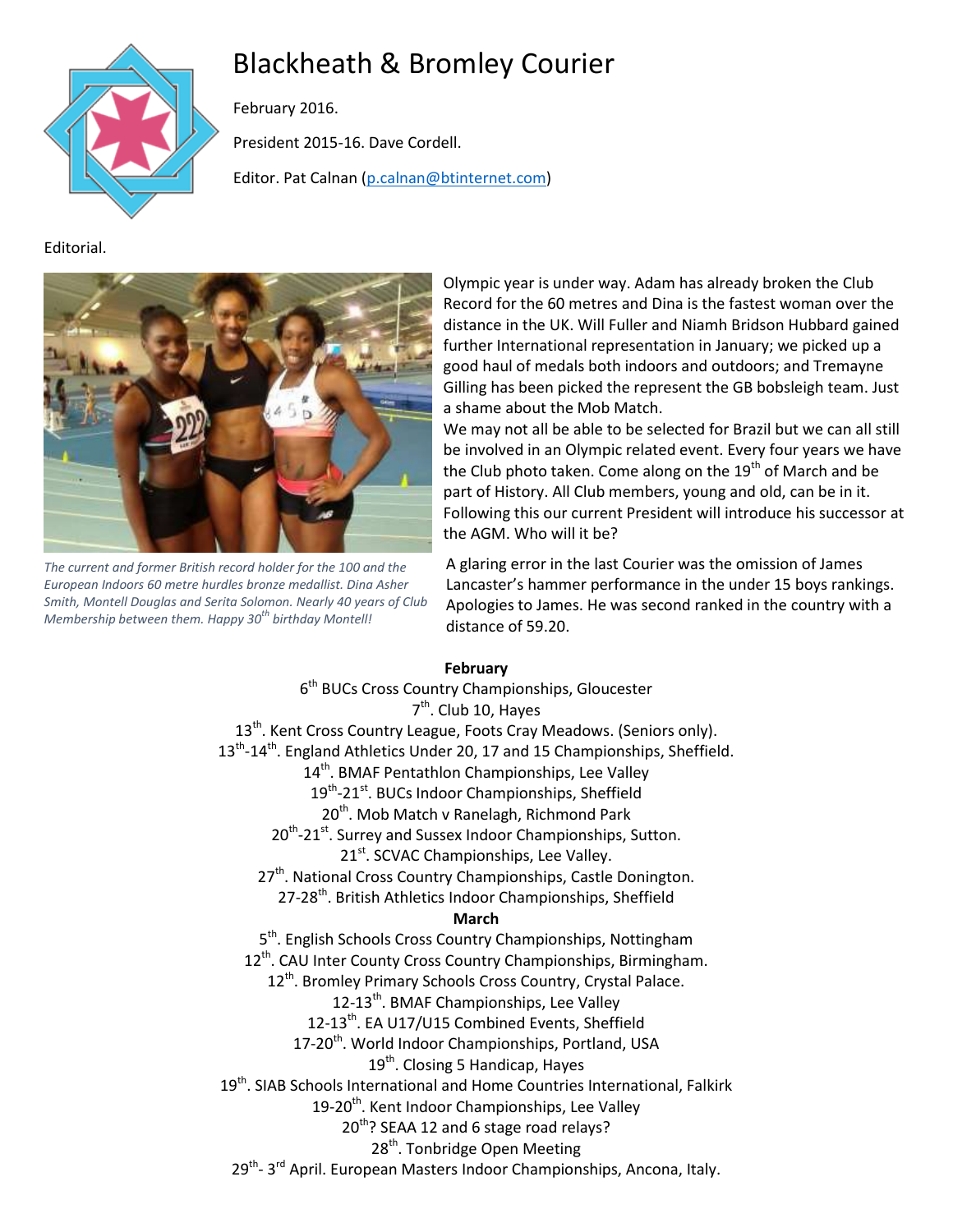#### **On the Social side.**

February 12<sup>th</sup>. Punch Bowl Night has been cancelled because of insufficient numbers. February 27<sup>th</sup>. National Supper at Castle Donington March  $19^{th}$  Club photo (2pm but be there earlier) and AGM (6.30 buffet food)



## **Results**

## **1/1/6**

**Parkruns. Bromley.** 5. Amy Leach 19.20 (first woman), 15. Matthew Pond 20.05, 17. Andy Tucker 20.10, 23. David Beadle 20.29, 24. Steve Pairman 20.34, 44. Niamh Milmo 21.55, 48. Daniella Harper 22.10, 50. Glen Read 22.21, 53. Lily Tappenden 22.43, 57. Iain Swatton 22.51, 60. Graham Coates 22.55, 73. Ethan Kitteridge 23.33, 92. Nigel Haffenden 24.10, 93. Sally Haffenden 24.10, 103. Nigel Bulmer 24.28, 116. Charlotte Faries 25.06, 124. Scott Bulmer 25.21, 192. Tim Ward 27.35, 212. Chloe Haffenden 28.27, 254. Mick Keene 30.33, 255. Billy Keene 30.35.

**Bexley**. 1. Marco Arcuri 18.08, 207. Zoe Kingsmell 40.56.

**Greenwich**. 16. Steve Pairman 21.06, 20. Matthew Pond 21.21, 103. Marco Arcuri 27.45, 118. Zoe Kingsmell 29.19. **Lloyd Park**. 6. Clare Elms 20.42, 20. Andy Tucker 22.44, 29. Rob Brown 23.28, 40. Mike Simms 24.09. **Lonehill.** 14. Bob Minting 22.50.

**Peckham Rye.** 107. Peter Rogers 25.50

#### **2/1/16**

**Parkruns. Bromley.** 1 Rowan Fuss 16.39, 10. Jessica Keene 19.01 (first woman), 18. Jessica Neal 19.53, 22. Kelsey Fuss 20.00, 23. Andy Tucker 20.01, 27. Carlotta Weitzel 20.15, 29. Steve Pairman 20.28, 33. Andrew Lawes 20.41, 34. Matthew Pond 20.49, 42. Lisa May 21.11, 45. Harry Keene 21.14, 46. Jake Leng 21.18, 48. Mike Simms 21.20, 50. Steve Evenden 21.30, 54. Joseph Folkes 21.45, 62. Glen Read 22.02, 86. James Neylon 22.53, 94. Jason Short 23.15, 119. John Isaacs 23.53, 132. Nigel Bulmer 24.06, 143. John Butler 24.44, 211. Claire Austridge 26.02, 334. Mick Keene 29.53, 451. Peter Lovell 41.39. **Bexley.** 33. Chris Pike 23.50, 173. Claire Springett 32.26.

**Crystal Palace**. 4. Len Crowder 18.30, 9. Carole Penlington 19.34 (first woman), 30. Thomas Penlington 21.49, 42. Niamh Milmo 22.38, 49. Gracie Horton 22.59, 53. Nigel Wood 23.09, 122. John Fenwick 27.34.

**Lloyd Park**. 49. Tim Ward 27.51.

**Newbury.** 217. Zoe Kingsmell 29:43, 218. Andy Kingsmell 29.44.

**Worcester**. 4 4 Christopher Tuck 18.46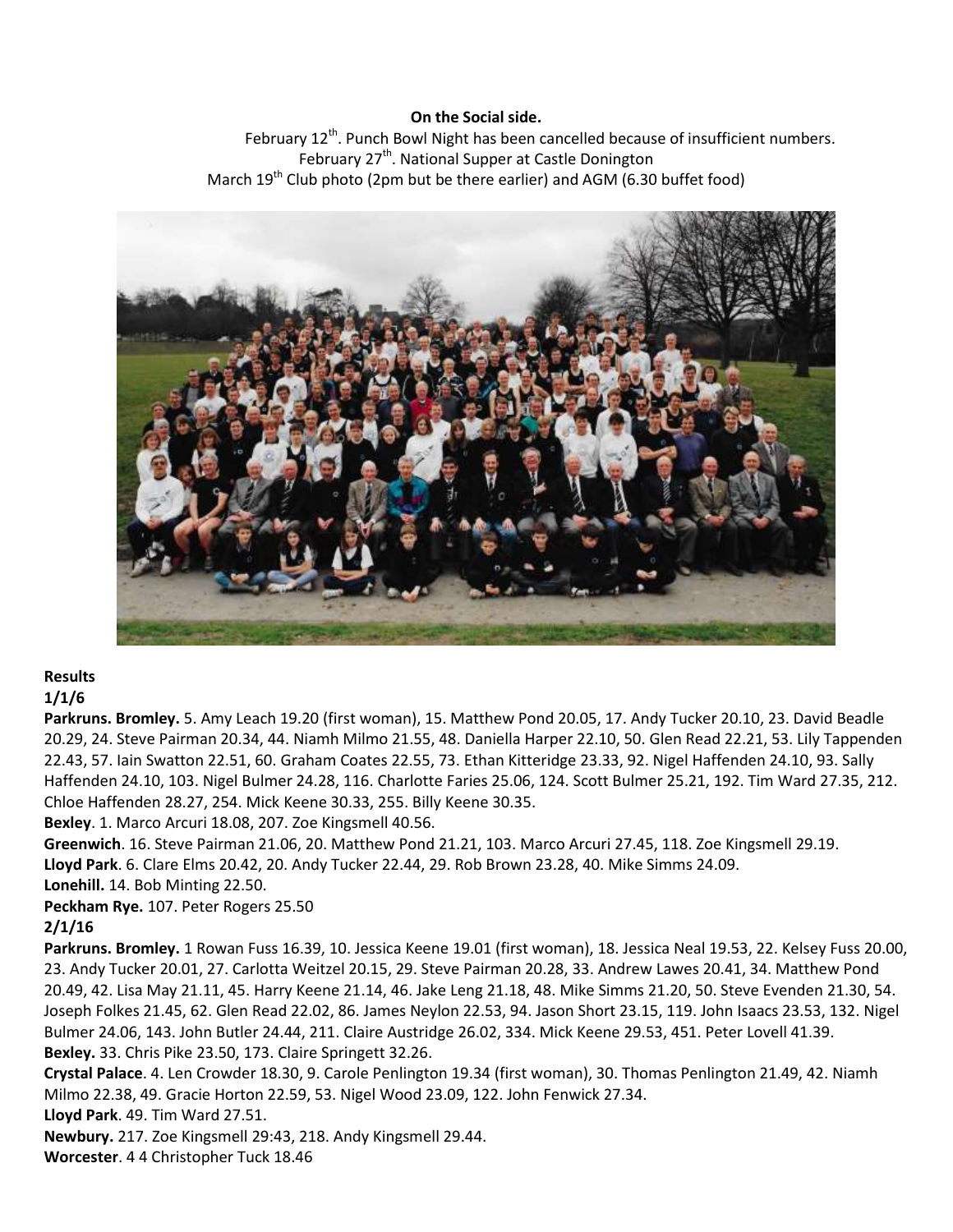**Riddlesdown.** 13. Mark Ellison 23.13, 50. Anne Cilia 28.15. **Barnstaple.** 18. Barry Wetherilt 22.37.

**Dulwich**. 67. James Morris 24.17.

**Orpington.** 15. Joseph Georgiadis 24.02, 16. Joanna Clowes 24.03, 23. Stephanie Taylor 25.03, 32. Dave Leal 26.15, 37. Andrew Clowes 27.41, 91. Karen Desborough 36.17.

**Woodlands.** 7. Bob Minting 23.27

**Peckham Rye.** 70. Peter Rogers 27.34, 71. John Turner 27.35, 99. Maz Turner 31.53.

**Penrose.** 6. Robert Perry 21.22, 31. Adrian Perry 26.15

**Lullingstone.** 1. Angus Harrington 19.56, 8. Rod Harrington 23.45, 19. Isobel Harrington 30.33

**3/1/16.**

**Metaswitch Games Lee Valley. Senior Men.** 60 metres. Round 1 Race 1. 5. Duayne Bovell 7.07. R2. R2. 4. Duayne Bovell 7.14. Long Jump. 1. Tom French 7.18. Pole Vault. Pool B. 5. Allan Williams 3.36. **Senior Women**. 60 metres. R1. R1. 1. S Solomon 7.59, 2. Parris Johnson 7.89, 3. Modupe Shokunbi 7.94. R1. R2. 1. Imogen Levy 7.94, 5. Elizabeth Ibidunni 8.12. R2 R1. 1. Serita Solomon 7.54, 2. Parris Johnson 7.75, 4. Modupe Shokunbi 7.89, 5. Imogen Levy 7.90. 400. R1. 1. Rachel Dickens 58.02. R2. 2. Isabella Hilditch 59.10. 60 metre hurdles. R1. R1. 4. Anastasia Davies 8.95. R2. R1. 4. Anastasia Davies 8.97. Triple Jump. 1. Anastasia Davies 11.43, 3. Imogen Levy 10.33. **Under 20** Men. R1. R2. 2. Alex Skipp 7.23. R2 R1. Alex Skipp 7.32**. Under 17 Men**. 400. 1. Matthew Knight 56.24. 60 metre hurdles. R1. R1. 3. Adeyinka Adeniran 8.67. R2. R1. 4. Adeyinka Adeniran 8.69. **Under 17 Women**. R1. 2. Olivia Richer 8.03, 3. Katie Woolcott 8.10. R2. 2. Olivia Richer 8.02, 3. Katie Woolcott 8.13. 400. Megan Walsh 59.39.

**Windsor, Slough, Eton & Hounslow Winter Series, Eton.** 60 metres. Round 1 Race 1. Dean Hylton 6.95, 3. Oweka Wanogho 7.06. R.10. 2. Holly Mills 7.69. R2.R1. 1. Dean Hylton 6.95, Oweka Wanogho 7.05. R5. 2. Mark Cryer 7.45. 60 metre hurdles. R1. 2. Mark Cryer 8.57. R2. 1. Mark Cryer 8.40. Long Jump. 1. Holly Mills 6.02. Shot. 4. Mark Cryer 11.26. Triple Jump. 1. Robert Sutherland 13.86, 3. Patrick Apantaku 12.21. U20W triple jump. 2. Mary Adeniji 10.92.

**South London Athletics Network Open, Carshalton**. 60 metres Men. R1. R7. Kyron Morgan 7.80. R12. Myles Xavier 7.73. R9. Kyron Morgan 7.78. R19. 4. Kamilya Robinson Pascal 8.58. R1.20. 4. Zoe Martial 8.85. R.21. 1. Karina Harris 8.60. R22. 1. Akeiyla Robinson Pascal 8.75. Round 2. Race 6. 2. Kyron Morgan 7.80, 3. Myles Xavier 7.81. R10. 2. Karina Harris 8.63, 3. Kamilya Robinson Pascal 8.65, 5. Akeiyla Robinson Pascal 8.74. R11. 2. Zoe Martial 8.78. Senior Women. Race 4. 5. Zoe Martial 8.76. R6. 5. Karina Harris 8.79. R7. 4. Kamilya Robinson Pascal 8.59. R9. 2. Akeilya Robinson Pascal 8.88. Pole Vault. A. 3. Jackie Montgomery 2.60, 10. Ethan Kitteridge 2.10, 12=. Elise Swatton 1.90. B. 6. Christina Moore 3.30. **Cambridgeshire Cross Country Championships, St Neots. Senior Men.** 1. Graham Rush 35.37.

#### **7/1/16**

**Horsham Blue Star Open Meeting**. Senior Men. 50 metres. Race 1. 6. Patrick Apantaku 6.6. R2. 6. Patrick Apantaku 6.7. Under 20 Women. R1. 1=. Imogen Levy 6.9, 3. Mary Adeniji 7.3. R2. 1. Imogen Levy 6.8, 3. Mary Adeniji 7.4. Under 17 Men. R2. 5. Max Dowling 7.0.

**9/1/16.**

**Great Edinburgh Cross Country International**. Under 20 Men. 22. Will Fuller 20.43.

**Kent Cross Country Championships. Brands Hatch**. **Senior Men.** 26. Danny Brewer 45.40, 27. Ross Braden 45.40, 41. Gareth Evans 47.02, 51. Georges Vacharopoulos 48.18, 55. Fintan Parkinson 48.54, 58. Daniel Kennedy 49.13, 71. Jonathan Vintner 51.00. 113. Richard Byford 55.36, 116. Andy Tucker 56.06, 126. Andy Lawes 56.54, 143. Richard Hall 59.24, 160. Nic Corry 62.11. Team (6 to score) 5<sup>th</sup>. Team (12 to score) 5<sup>th</sup>. **Senior Women**. 6. Carole Penlington 34.33, 8. Amber Reed 34.45, 20. Sarah Belaon 36.37, 32. Lisa May 38.27, 38. Jessica Jones 39.17, 39. Danielle Critchley 39.40. Team (3 to score) 3<sup>rd</sup>. Team (6 to score) 2nd . **Under 20 Women**. 6. Samantha Leighton 26.31. **Under 17 Men**. 7. Marco Arcuri 23.52, 8. Joss Barber 24.12, 19. Lewis Mills 24.52, 26. Charlie Davis 25.46, 35. James Crawley 28.00. Team 3<sup>rd</sup>. **Under 17 Women**. 1. Jessica Keene 22.28, 5. Amy Leach 23.43, 7. Yasmin Austridge 24.10, 9. Genevieve Allan 24.35, 11. Carlotta Weitzel 24.59, 12. Joanna Clowes 25.19, 20. Chloe Kibblewhite 27.00, 21. Mary Guy 27.57. Team 1<sup>st</sup>. Under 15 Boys. 4. Angus Harrington 16.54, 9. Joseph Georgiadis 17.16, 19. Robert Suckling 18.12, 21. Coleman Corry 18.25, 25. Charles Andrews 18.31, 27. Keir Lundy 18.49, 31. George Pope 19.15, 33. Cameron Swatton 19.21, 39. Benjamin Gardiner 19.42, 42. Leo Braden 20.15, 44. Seb Large 20.26. Team 2nd. **Under 15 girls**. 3. Kelsi Cornish 16.52, 6. Millie Smith 17.29, 13. Lily Tappenden 18.22, 14. Stephanie Taylor 18.31, 17. Imogen Meers 19.16, 19. Isabelle Bridge 19.27. Team 2<sup>nd</sup>. **Under 13 boys**. 1. Rowan Fuss 12.01, 10. Justin Strover 13.32, 17. Thomas Penlington 13.58, 21. Edward Sellar 14.07, 23. Ethan Kitteridge 14.25, 27. Jake Leng 14.47, 35. Charles Winton 15.29. Team 3<sup>rd</sup>. **Under 13 girls**. 2. Morgan Squibb 11.55, 3. Ellie Dolby 12.01, 5. Rosanna Allan 12.20, 6. Jessica Neal 12.23, 11. Daniella Harpur 12.57, 21. Niamh Milmo 13.42, 22. Abigail Leeves 13.44, 33. Emily Davis 14.22, 34. Olivia Berry 14.24. Team  $1^{\text{st}}$ .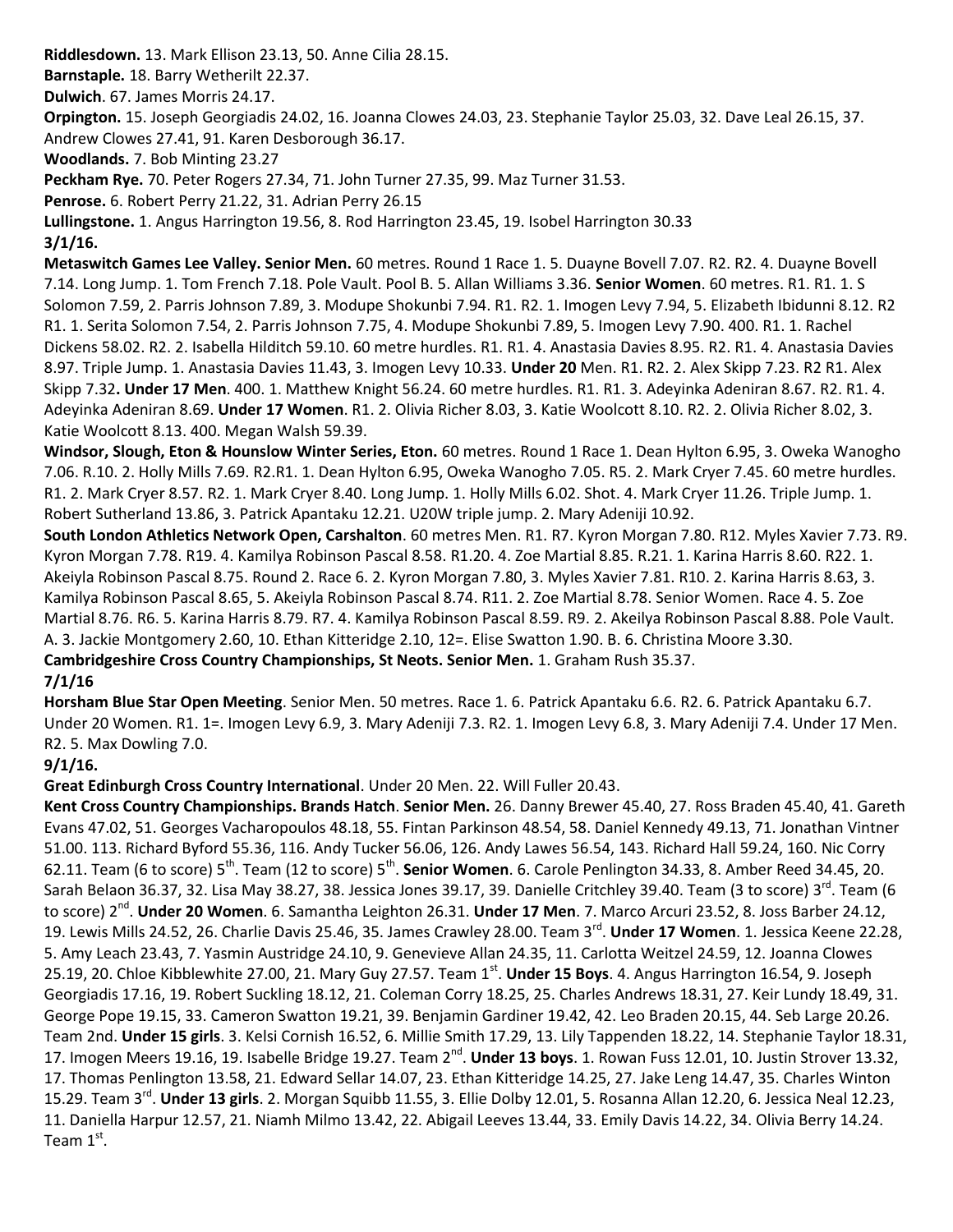**Middlesex Championships, Wormwood Scrubs. Under 15 girls**. 2. Lia Radus 15.07, 4. Yasmin Marghini 15.32. **Under 13 girls**. 1. Maayan Radus 13.28.

**Parkruns. Bromley**. 15. Andy Tucker 19.59, 16. Steve Pairman 20.02, 32. Rob Brown 21.05, 48. Barry Wetherilt 21.35, 119. Scott Bulmer 23.51, 121. Harry Keene 23.58, 153. Adrian Perry 24.47, 204. Mike Simms 25.49, 234. Nigel Bulmer 26.13, 261. Mick Keene 26.44, 427. Bernard Wilson 31.08, 588. John Bugler 58.57.

**Bexley.** 142. Zoe Kingsmell 29.36, 246. Andy Kingsmell 35.56.

**Greenwich.** 135. Jennifer Neal 30.21

**Bath Skyline.** 175. Chloe Haffenden 31.02.

**Crystal Palace**. 12. Frankie Scrivener 20.16, 33. Glen Read 22.31, 132. John Fenwick 27.28, 134. John Isaacs 27.29, 133. John Butler 27.29.

**Dulwich.** 52. Nigel Wood 21.31, 107. James Morris 23.54.

**Orpington.** 17. Dave Leal 24:38, 20.Leah Everson 25.13. 97. Karen Desborough 36.09.

**Woodlands**. 9. Bob Minting 23.14.

**Peckham Rye**. 75. Peter Rogers 24.28.

**Dartford.** 23. John Turner 23.29, 127. Maz Turner 33.52

**Hastings.** 55. Stephen Hollingdale 27.18

**9-10/1/16**.

**England Athletics Senior/U20 Combined Events Championships, Sheffield.** 60m Mark Cryer 7.44, 1000. Mark Cryer DNS, 60H. Mark Cryer 8.72. High Jump. Mark Cryer 1.84. Pole Vault. Mark Cryer 3.20. Long Jump. Mark Cryer 6.96. Shot. Mark Cryer 11.47.

**South Of England Indoor Under 17 & Under 15 Championships, Lee Valley.** Under 17 Men. 60 metres. 6. Adeyinka Adeniran 7.27. Semi Final 3. 1. Adeyinka Adeniran 7.22, 3. Matthew Knight 7.33. Heat 5. 1. Adeyinka Adeniran 7.28, 2. Matthew Knight 7.33. 400. 5. Ben Sutton 54.08, Semi Final 1. 3. Ben Sutton 55.39, Heat 2. 2. Ben Sutton 55.32. 60 metre hurdles. 5. Adeyinka Adeniran 8.67. Semi final 1. 2. Adeyinka Adeniran 8.82. Heat 3. 2. Adeyinka Adeniran 8.76. Under 17 Women. 60 Metres. S F 1. 6. Nicole Farmer 8.30, SF. 4. 2. Katie Woolcott 8.04. Heat 2. 1. Katie Woolcott 7.98, Heat 5. 4. Nicole Farmer 8.33. Heat 7. 5. Brooke Wickenden 8.53. Heat 8. DQ. Olivia Richer. 200. 4. Megan Walsh 26.02. Semi final 1. 2. Megan Walsh 26.00. 3. Olivia Richer 26.67. Semi Final 4. DQ. Magda Cienciala. Heat 1. 2. Megan Walsh 26.15, 3. Olivia Richer 26.54. Heat 3. 1. Magda Cienciala 26.22. 400. Heat 1. 4. Grace Scopes 63.84. 800. 4. Kelsi Cornish 2.28.87. 60 metre hurdles. 1. Holly Mills 8.59. Semi Final. 1. Holly Mills 8.52. Heat 3. 1. Holly Mills 8.77. Pole Vault. 1. Shaye Emmett 3.60. Long Jump. 1. Holly Mills 6.12. Triple Jump. 3. Karina Harris 11.00, 8. Nicole Farmer 10.33. Shot. 2. Eloise Locke 13.07. Under 15 Boys. 60 metres. Semi Final 1. 6. Myles Xavier 7.79. Semi Final 2. 4. Kyron Morgan 7.73. Heat 1. 3. Myles Xavier 7.82, 4. Kyron Morgan 7.84.

**10/1/16.**

**Surrey Cross Championships, Dorking**. Senior Men. 16. Dave Taylor 45.32.

**BMC Open, Sheffield.** 3000 metres. 3. Phil Sesemann 8.11.03.

**13/1/16**

**Open Meeting, Crystal Palace.** 60 metres. Men. Round 1 Race 1. 2. Oweka Wanogho 6.98. R5. 4. Adeyinka Adeniran 7.32. R8. 5. James Whiteaker 7.51. R10. 1. Joshua Clarke 7.50. R11. Dylan Reeves-Fellows 7.79. R13. 4. Philip Tenyue 8.77. R14. 1. Rico Cottell 7.93, 2. Caelan Raju 8.36. 4. Jonathan Abbott 8.98. Round 2 Race 4. 2. Adeyinka Adeniran 7.27. R7. 2. Joshua Clarke 7.51, 3. James Whiteaker 7.51. R10. 2. Dylan Reeves-Fellows 7.74, 3. Myles Xavier 7.80, 4. Rico Cottell 7.82. R12. 3. Caelan Raju 8.30. R13. 2. Philip Tenyue 8.48, 5. Jonathan Abbott 9.32. Women. Round 1 Race 1. 1. Cheriece Hylton 7.53, 3. Vivien Olatunji 7.68, 5. Mhairi Brooks 8.18. R3. 4. Antonia Alapafuja 8.41. R4. 2. Rachel Yeldham 8.43. R5. 1. Brooke Wickenden 8.38, 2. Sophia Harper 8.45, 4. Zoe Martial 8.60, 5. Kamilya Robinson Pascal 8.80. R6. 1. Holly Mpassy 8.39, 4. Akeiyla Robinson-Pascal 8.94, 5. Eva Stephanou 8.95. R7. 5. Olivia Howlett 9.21. R8. 1. Ella Brown 8.95, 2. Greta Elliott 9.02, 3. Rashidah Ayinbode 9.30, 5. Skye Ferris 9.56. R9. 1. Esther Oniwinde 8.90, 2. Meeka Duhaney-Pinnock 9.27, 3. Chloe Skipp 9.50, 5. Katie Westpfel 9.62. R10. 3. Renee Bel Momodu 9.13, 5. Philippa Widdows 9.77. R11. 2. Donelle Yapp 9.22. Round 2. Race 1. 1. Cheriece Hylton 7.55, 3. Vivien Olatunji 7.68. R2. 5. Mhairi Brooks 8.29. R4. 2. Antonia Alapafuja 8.37, 3. Holly Mpassy 8.39, 4. Brooke Wickenden 8.41, 5. Rachel Yeldham 8.85. R5. 1. Sophia Harper 8.42, 4. Zoe Martial 8.60. R7. 1. Kamilya Robinson Pascal 8.76, 2. Esther Oniwinde 8.90, 3. Eva Stephanou 8.94, 5. Akeiyla Robinson Pascal 9.01. R8. 3. Ella Brown 9.08, 5. Greta Elliott 9.13. R9. 3. Donelle Yapp 8.97, 4. Renee Bel-Momodu 9.22, 5. Olivia Howlett 9.30. R10. 1. Meeka Duhaney-Pinnock 9.13, 2. Rashidah Ayinbode 9.30, 4. Chloe Skipp 9.68. R11. 1. Skye Ferris 9.57, 2. Katie Westpfel 9.60. **15-16/1/16**

**Lexington, USA.** Long Jump. 1. Oliver Newport 7.15. **16/1/16**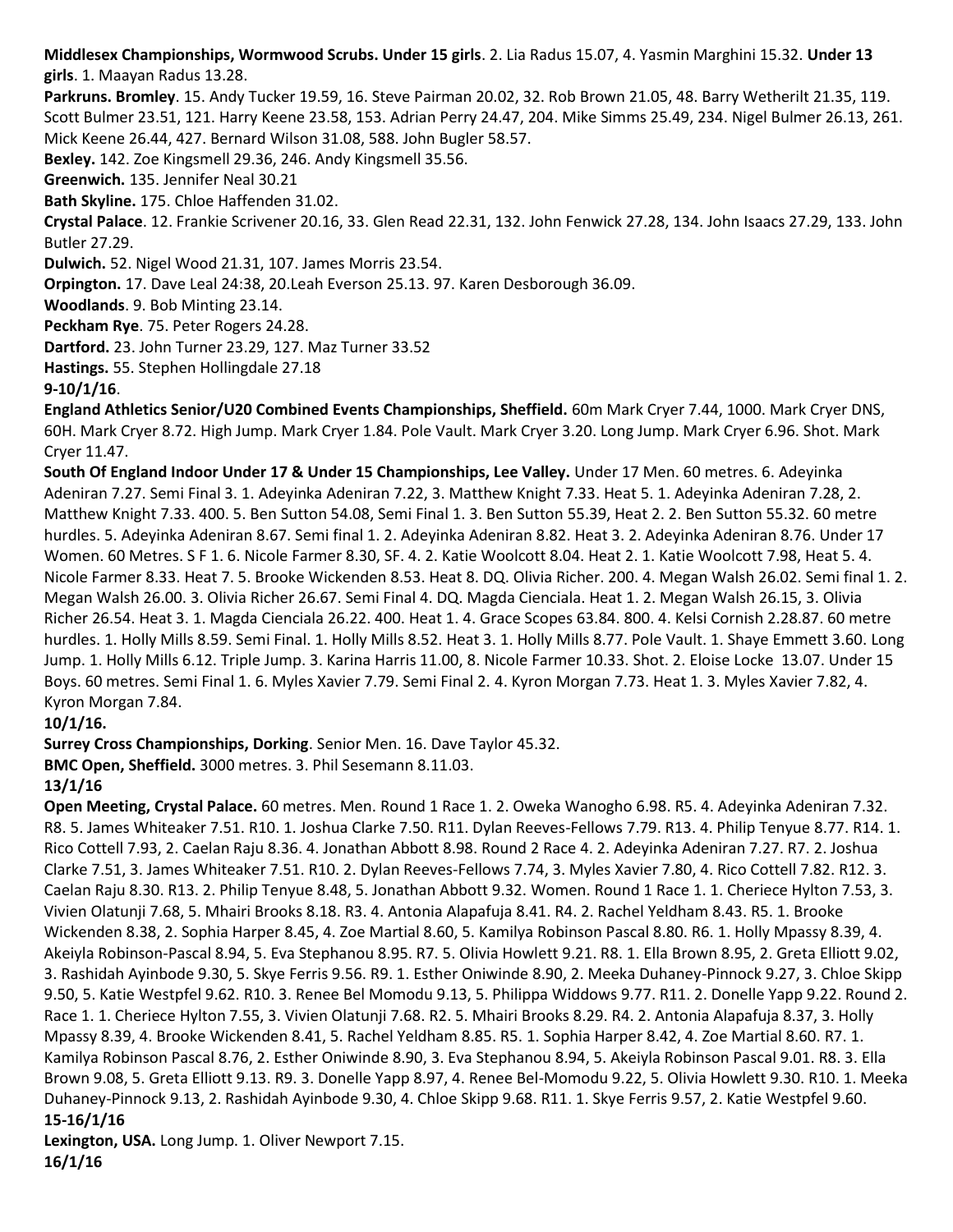**South Of England Senior and Under 20 Indoor Championships, Lee Valley**. Senior Men. 60m. QF.R1. 5. Saul Thompson 7.18. HT4. 5. Ishmael Smith John 7.37. HT11. 4. Saul Thompson 7.20. 1500. 6. Georges Vacharopoulos 4.06.04. Heat 2. 3. Georges Vacharopoulos 4.16.84. Pole Vault. 1. Scott Huggins 5.11. Long Jump. 1. Tom French 7.36. Triple Jump. 2. Jonathan Ilori 15.27, 5. Rob Sutherland 14.45. Senior Women. 2. Serita Solomon 7.55. Semi Final 1. DNS. Shayone Simao. SF2. 1. Serita Solomon 7.53. Heat 1. 1. Serita Solomon 7.60. Heat 4. 1. Shayone Simao 7.94. 200m. 1. Cheriece Hylton 24.25, 3. Rachel Dickens 25.22. Heat 1. 1. Cheriece Hylton 25.24, 5. Donelle Yapp 29.69. Heat 2. 2. Rachel Dickens 25.41. 800. Ht2. 4. Jessica Jones 2.24.41. Pole Vault. 5. Christina Moore 3.40. Shot. 1. Divine Oladipo 13.66. Under 20 men. 60. Sf3. 2. Shamar Thomas Campbell 7.06. Heat 3. Shamar Thomas Campbell 7.11. 200. 4. Shamar Thomas Campbell 22.59. SF2. Shamar Thomas Campbell 23.00. HT4. 1. Shamar Thomas Campbell 22.86. 400. SF1. 3. Ocean Schwartz 51.61. HT2. Aleksander Wiltshire 55.70. HT5. 1. Ocean Schwartz 53.33. Under 20 women. 60m. SF1. DNS Maya Bruney. SF2. 3. Modupe Shokunbi 7.86. SF3. 5. Parris Johnson 7.98. HT1. 3. Elizabeth Ibidunni 8.11. HT2. 3. Maya Bruney 7.86. HT3. 3. Modupe Shokunbi 7.94. HT5. 2. Parris Johnson 7.88. 200. 2. Isabella Hilditch 25.40. Ht2. 2. Isabella Hilditch 25.59. 1500. 2. Katy Ann McDonald 4.35.79. 60 metre hurdles. 4. Anastasia Davies 9.02. Ht2. 2. Anastasia Davies 9.04. Long Jump. 7. Jamilya Robinson Pascal 5.28. Triple Jump. 2. Anastasia Davies 11.66, 5. Mary Adeniji 11.08, 7. Toyin Orelaja 10.77, 8. Imogen Levy 10.47. Shot. 1. Divine Oladipo 13.96.

**Surrey League, Mitcham Common**. 27. Dave Taylor (Herne Hill) 30.14

Birmingham League, Coventry. Senior Men. 5. Graham Rush (Cheltenham 2<sup>nd</sup> claim) 27.58, 13. Will Fuller (Loughborough Students) 28.38.

**Leeds Varsity race**. 2. Phil Sesemann 28.36.

**Senior Knole Run**. **Men**. 59. Oscar Hussey 36.31, 67. Bertie Harrington 36.58, 110. Robert Perry 38.45. **Women**. 12. Genevieve Allan 20.32, 15. Carlotta Weitzel 20.45, 22. Rosanna Allan 20.58.

**Parkruns. Bromley**. 4. Robert Suckling 18.29, 5. Charlie Andrews 18.31, 7. Amy Leach 18.49 (first woman), 8. Jessica Keene 19.08, 11. Jessica Neal 19.32, 14. Matthew Pond 19.39, 35. Steve Pairman 20.43, 40. Rob Brown 21.03, 68. Glen Read 21.53, 183. Mike Simms 24.54, 227. Nigel Bulmer 25.45, 303. Andrew Kingsmell 27.37, 332. John Isaacs 28.13, 331. John Butler 28.13, 371. Gareth Griffin 29.23, 373. David Appleton 29.24, 374. Mick Keene 29.25, 489. Peter Lovell 33.13. **Greenwich.** 5. Niamh Bridson Hubbard 18.38 (first woman).

**Bath.** 107 Chloe Haffenden 27.08

**Crystal Palace**. 1 Rowan Fuss 17.36, 4. Frankie Scrivener 19.40, 6. Callum Myatt 19.48, 8.Kelsey Fuss 19.52 (first woman), 15. Charlie Scrivener 21.00, 16. Ethan Kitteridge 21.10, 18. Joanna Clowes 21.18, 19. Thomas Penlington 21.30, 28. Stephanie Taylor 22.13, 38. Niamh Milmo 22.48, 65. Andrew Clowes 24.35.

**Dulwich.** 9. Richard Byford 18.52, 46. Peter Hamilton 21.28, 85. James Morris 23.18, 216. Claire Springett 30.38. **Orpington.** 2. James Crawley 19.33, 100. Karen Desborough 34.28.

**Reigate Priory.** 1. Angus Harrington 19.26, 13. Rod Harrington 23.10, 77. Isobel Harrington 28.05.

**Lonehill.** 17. Bob Minting 22.28.

#### **17/1/16.**

**Open 10km and Veterans Championships, including Mob Matches against Beckenham Road Runners and Croydon Striders** . 1. Marco Arcuri 40.30, 4. Luca Ercolani 41.49, 6. Chris Tuck 42.26, 8. Bryan Donnelly 43.03, 9. Coleman Corry 44.05, 12. Jessica Keene 44.33, 13. David Beadle 44.39, 15. Steve Pairman 44.52, 16. Andy Tucker 44.56, 17. Paul Sharpe 45.07, 18. Richard Byford 45.14, 23. Clayton Aves 46.06, 26. Amy Leach 46.15, 30. Con Griffin 46.55, 31. Andy Lawes 47.41, 32. Cameron Swatton 47.52, 35. Yasmin Austridge 47.57, 38. Mark Ellison 48.15, 39. Mick Jones 48.19, 40. Nic Corry 48.28, 45. Sarah Belaon 49.06, 47. Steve Evenden 49.12, 49. Matthew Pond 49.24, 53. Graham Coates 50.15, 54. Nick Barber 50.24, 57. Paul Austridge 50.31, 58. Rob Brown 50.49, 59. Lisa May 50.52, 62. Barry Wetherilt 51.18, 63. Glen Read 51.19, 64. Jane Bradshaw 51.22, 65. Mike Simms 51.27, 69. Stuart Callum 52.20, 70. Dave Leal 52.21, 76. Chris Pike 53.06, 80. Nick Swatton 53.42, 82. Scott Bulmer 53.54, 84. Will Slack 54.10, 85. Jason Short 54.20, 89. Adrian Stocks 54.53, 91. Nigel Bulmer 55.24, 103. John Turner 56.45, 104. Luigi Arcuri 56.48, 109. Neil Roberts 57.58, 111. John Isaacs 58.04, 113. Anne Cilia 58.38, 121. James Neylon 59.35, 124. Gerry Alger 60.14, 128. Mike Richards 61.32, 131. Mick Keene 62.19, 135. John Butler 63.15, 144. Andy Kingsmell 66.48.

Mob Matches. Race 1. 1. Blackheath & Bromley 1902, 2. Beckenham Road Runners 2297. Race 2. 1. Blackheath & Bromley 700, 2. Croydon Striders 1810.

Veterans Championships. M40. 1. Luca Ercolani, 2. David Beadle, 3. Andy Tucker. M50. 1. Steve Pairman, 2. Mark Ellison, 3. Mick Jones. M60. 1. Con Griffin, 2. Andy Lawes, 3. Graham Coates. M70. 1. John Isaacs, 2. Mike Richards. W35. 1. Lisa May, 2. Jane Bradshaw. W55. 1. Anne Cilia. W65. 1. Maz Turner.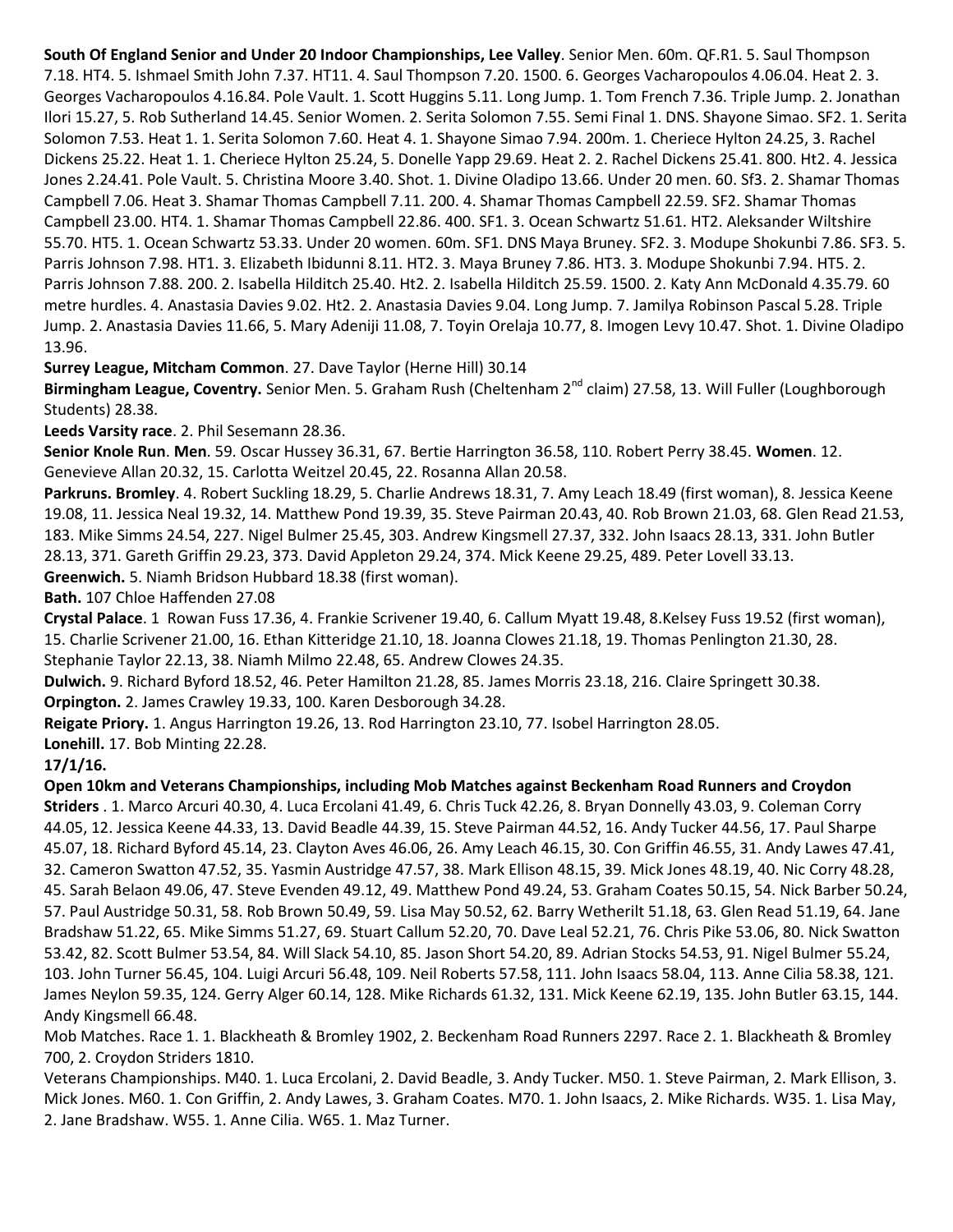Bennnett Cup Handicap. 1. Graham Coates 30.15, 2. Andy Lawes 31.01, 3. Paul Sharpe 31.37. After five events. 1. Steve Pairman 230, 2=. David Beadle and Nic Corry 226, 4. Graham Coates 225, 5. Sarah Belaon 218, 6=. Rob Brown and Jessica Keene 212, 8. Chris Pike 210, 9. Mike Simms 201, 10. Richard Byford 193.

#### **23/1/16**

**Notre Dame International, South Bend, IN, USA.** 60m. 3. Oliver Newport 7.01. Ht3. 3. Oliver Newport 7.03. Long Jump. 1. Oliver Newport 7.26.

**Kent Schools Cross Country Championships**. **Senior Boys**. 10. Marco Arcuri 24.47. **Senior Girls**. 1. Jessica Keene 14.01, 2. Kelsey Fuss 14.10, 4. Joanna Clowes 15.27, 6. Chloe Kibblewhhite 15.41. **Intermediate Boys**. 10. Lewis Mills 20.16, 18. Oscar Hussey 20.49, 25. Callum Myatt 21.26, 26. Joseph Folkes 21.31, 31. Robert Perry 21.49, 34. Charlie Andrews 21.56, 68. Frankie Scrivener 24.37. **Intermediate Girls**. 4. Yasmin Austridge 13.54, 5. Millie Smith 14.15, 6. Amy Leach 14.22, 9. Genevieve Allan 14.39, 19. Stephanie Taylor 16.05, 27. Jessica Sellar 16.47, 46. Annie Ponulak 17.57. **Junior Boys.** 18. Keir Lundy 13.47, 24. Joseph Georgiadis 14.01, 28. Robert Suckling 14.06, 35. Cameron Swatton 14.13, 41. Benjamin Gardiner 14.32, 42. Jake Leng 14.33, 83. Ethan Kitteridge 15.34. **Junior Girls**. 1. Ellie Dolby 9.06, 3. Danielle Harpur 9.29, 30. Heidi Forsyth 10.59. **Year 7 boys**. 5. Samuel Reardon 10.48, 8. Thomas Penlington 10.55, 28. Alex Sibley 11.57. **Year 7 Girls**. 3. Morgan Squibb 11.10, 5. Rosanna Allan 11.37, 6. Jessica Neal 11.38, 12. Niamh Milmo 12.03, 24. Isabella Bridge 12.24, 28. Abigail Leeves 12.29, 36. Zoe Austridge 13.00, 40. Emily Davis 13.10, 53. Grace Goddard 13.49.

**Somerset Schools Cross Country Championships, Yeovil. Intermediate Boys**. 3. Henry James Cowie 19.24.

**Surrey Schools Cross Country Championships, Reigate. Intermediate boys**. 7. Angus Harrington 20.07, 22. Michael Eagling 20.59, 24. Coleman Corry 21.21. **Junior Girls**. 37. Gracie Horton 14.11.

**Steyning AC 15** walk. 8. Peter Hannell 102.54. Richmond. 5. Jonathan Vintner 17.40.

**Parkruns. Bromley**. 2. Chris Tuck 17.56, 4. Sam Agnew 18.06, 5. George Pope 18.19, 11. Matthew Pond 19.16, 17. Andy Tucker 19.56, 23. Andrew Lawes 20.12, 27. 1 Eve Bugler 20.21, 49. Steve Pairman 21.23, 57. Barry Wetherilt 21.43, 91. James Neylon 23.02, 209. Mike Simms 25.58, 258. Iain Swatton 27.13, 257. Nigel Haffenden 27.13, 291. Chloe Haffenden 28.06, 345. Claire Springett 29.17, 367. Bernard Wilson 29.48.

**Bexley.** 126. Andrew Kingsmell 28.47, 246. Zoe Kingsmell 35.25

**Norwich.** 125. Trudi Carmichael 22.44.

**Crystal Palace**. 5. Len Crowder 18.24, 25. Carlotta Weitzel 21.20 (first woman), 126. John Fenwick 27.19.

**Dulwich.** 5. Ritchie Leccia 17.04, 30. Richard Byford 19.30, 84. James Morris 22.50.

**Orpington**. 3. Leo Braden 22.28, 12. Matthew Smith 24.07, 87. Karen Desborough 35.58.

**Bryanston**. 11. Bob Minting 21.03

**Peckham Rye.** 85. John Turner 25.32, 86. Peter Rogers 25.34, 170. Maz Turner 31.46

**Hastings**. 59. Stephen Hollingdale 26.22.

**Malling.** 36. Mick Keene 25.47.

2**3-24/1/16.**

**London Under 17, Under 15 and Under 13 Games, Lee Valley. Under 17 Men.** 60m. Round 1 Race 1. 7. Adeyinka Adeniran 7.31. R2.R2. 1. Adeyinka Adeniran 7.14. 200m. 5. Matthew Knight 23.59. 60m hurdles. R1.R3. 3. Adeyinka Adeniran 8.70. Triple Jump. 5. Max Dowling 10.96. **Under 17 Women**. 60. R1.R1. 2. Holly Mills 7.65, 7. Magda Cienciala 7.94. R2. 6. Mhairi Brooks 8.20. R4. 2. Olivia Richer 7.99. R5. 2. Nicole Farmer 8.37. R7. 7. Sophia Harper 8.59. R8. 3. Rachel Yeldham 8.41. Round 2. R1. 2. Holly Mills 7.65. R2. 1. Magda Cienciala 7.92, 7. Olivia Richer 8.01. R4. 2. Mhairi Brooks 8.11. R6. 1. Nicole Farmer 8.28. R7. 6. Rachel Yeldham 8.57. R10. 3. Sophia Harper 8.66. 200m. 5. Rachel Yeldham 30.20. 300m. Race 3. 5. Grace Scopes 43.96. R4. 5. Karina Harris 45.16, R5. 1. Antonia Alapafuja 44.56. High Jump. 7=. Antonia Alapafuja 1.45. Long Jump. 19. Sophia Harper 4.23. Shot. 1. Eloise Locke 12.87. **Under 15 boys**. 60. Round 1. R1. 3. Kyron Morgan 7.76, 4. Myles Xavier 7.87. Round 2. R2. 2. Kyron Morgan 7.73, 4. Myles Xavier 7.80. Long Jump. 3. Myles Xavier 5.36. **Under 15 girls**. 60m Round 1. R2. Holly Mpassy 8.50. R7. 2. Eva Stephanou 8.85, 3. Ella Brown 8.86. R8. 3. Greta Elliott 9.00. R11. 5. Emily Purser 9.19. Round Two. R4. 1. Holly Mpassy 8.48. R7. 5. Eva Stephanou 8.97. R9. 2. Greta Elliott 8.96. R12. 4. Emily Purser 9.38. Also in boys R1 race 3. Kamilya Robinson Pacal 8.63. 200. 3. Holly Mpassy 28.83. 300. R2. 4. Zoe Martial 46.69. R4. 2. Kamilya Robinson Pascal 47.70. Long Jump. Pool B. 7= Kamilya Robinson Pascal 4.25. Pool C. 12. Zoe Martial 4.45. **Under 13 boys**. 60m hurdles. Round One R2. 2. Caelan Raju 9.88. Round 2 R1. 4. Caelan Raju 9.95. **Under 13 girls.** 60m. Round 1. R2. 1. Akeiyla Robinson Pascal 8.57. Round 2. R1. 7. Akeiyla Robinson Pascal 8.81. Long Jump. 1. Akeyla Roberts 4.55. **24/1/16**

**British Athletics Cross Challenge, Cardiff.** Senior Men (10.37km). 6. Graham Rush 36.32, 44. Richard Webb 42.39. Under 15 girls. 3. Sophie Hoare 11.19, 16. Yasmin Marghini 12.15. Under 13 girls. 12. Maayan Radus 12.08. **Cross Internacional Juan Maguerza, Spain. Under 20 women** (4.538km). 7. Niamh Bridson Hubbard 16.41.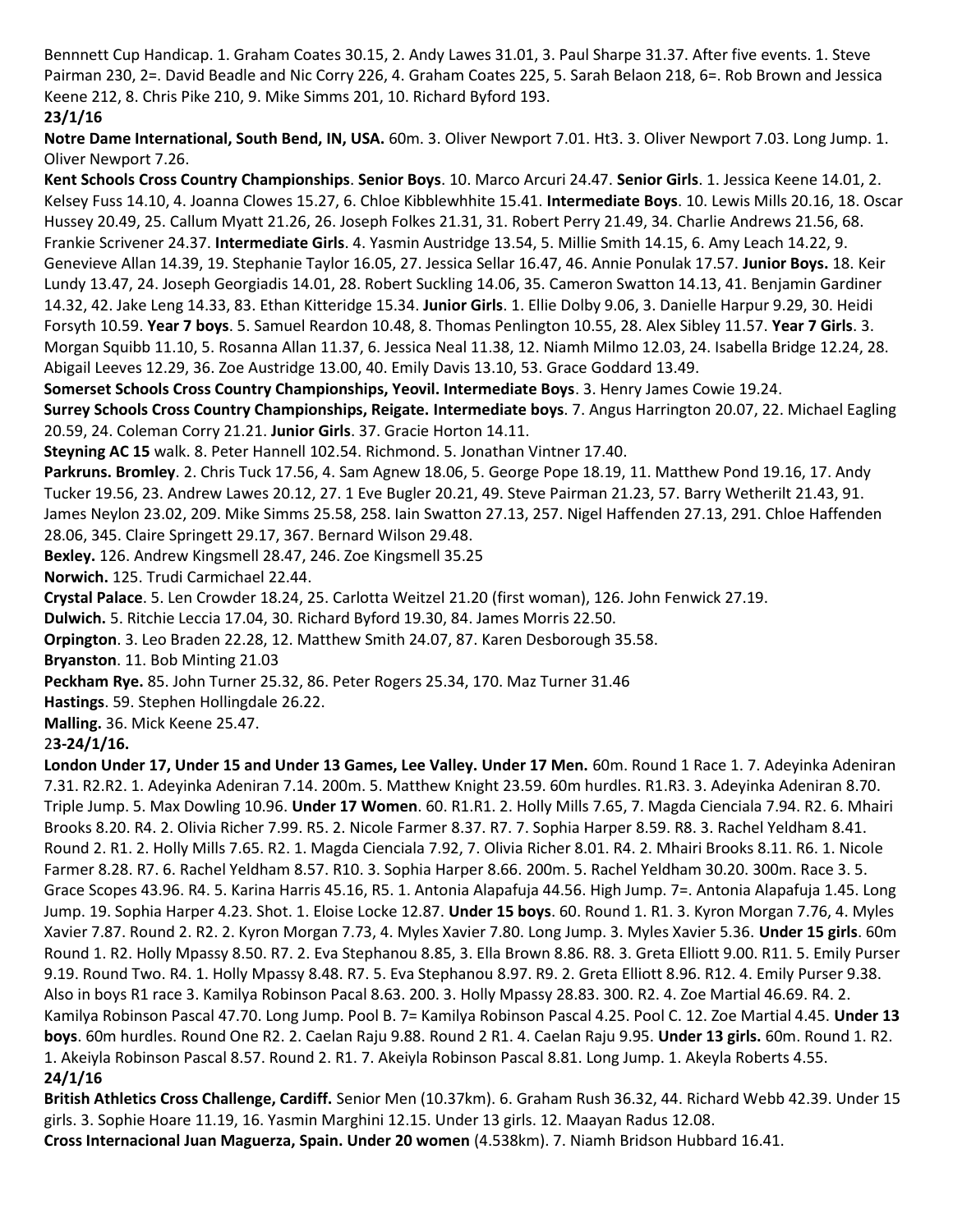**Mob Match v South London Harriers, Hayes.** 5. Peter Tucker 52.41, 7. Luca Ercolani 53.09, 8. Marco Arcuri 53.20, 10. Angus Harrington 53.57, 14. Roger Beswick 55.18, 15. Bryan Donnelly 55.41, 16. Chris Tuck 55.43, 17. Bertie Harrington 55.45, 23. Jessica Keene 57.33 (first woman), 25. David Beadle 58.19, 26. Coleman Corry 58.29, 27. Steve Pairman 58.30, 29. Andy Tucker 58.41, 31. Clayton Aves 59.03, 34. Richard Byford 59.31, 37. Andy Lawes 60.59, 41. Alexis Tobin 61.53, 42. Kelsey Fuss 62.10, 44. Rod Harrington 62.28, 45. Paul Sharpe 62.33, 49. Mark Ellison 63.08, 50. Nigel Haffenden 63.22, 51. Sarah Belaon 63.27, 53. Nic Corry 63.46, 55. Mick Jones 64.17, 56. Jane Bradshaw 64.19, 60. Mike Simms 66.17, 62. Chris Pike 66.41, 64. Rob Brown 67.15, 65. Paul Austridge 67.23, 66. Barry Wetherilt 67.28, 67. David Leal 68.21, 72. Will Slack 70.23, 73. Nick Swatton 70.32, 74. Jessica Jones 70.53, 78. Adrian Stocks 72.39, 79. Sally Haffenden 72.48, 80. Luigi Arcuri 73.08, 82. John Turner 74.49, 83. Anne Cilia 75.23, 84. Nigel Bulmer 75.36, 86. Scott Bulmer 79.39, 88. Isabel Harrington 83.30, 89. James Neylon 85.50, 90. Andy Kingsmell 86.39. Lisa May, Con Griffin, Zoe Kingsmell and Graham Coates DNF. Match. 1. SLH 1532, 2. B&B 1874.

Bennet Cup Handicap. 1. Bertie Harrington 38.15, 2. Nigel Haffenden 41.22, 3. Luca Ercolani 42.39. Positions after 6 events. 1. Steve Pairman 274, 2. Sarah Belaon 270, 3. David Beadle 261, 4. Chris Pike 259, 5. Jessica Keene 255, 6. Nic Corry 254, 7. Richard Byford 240, 8. Rob Brown 237, 9. Andy Lawes 235, 10. Mike Simms 234. Ponsford Pewter 1<sup>st</sup> veteran. Luca Ercolani.

**Tiger Open, Princeton**. Long Jump men. 8. Stefan Amokwandoh 6.50 pb. Long Jump women. 5. Kerri Davidson 5.41. Triple Jump women. 2. Kerri Davidson 11.43.

**Vault Cardiff**. Pool E. 5. Allan Williams 3.36. PF. 4. Christina Moore 3.46, 7. Helena Coleman 3.26. PG. 4. Scott Huggins 4.96. **Canterbury 10**. 8. Ben Cockburn 56.52, 63. Carole Penlington 64.33, 221. Jenny Neal 72.12.

#### **29/1/16**

**Harvard – Yale – Princeton, Statten Island**. Men. Triple Jump. 1. Stefan Amokwandoh 15.16 pb. Women. Triple Jump. 2. Kerri Davidson 11.86.

#### **29-30/1/16**

**Razorback International, Fayetteville**. Women 60 hurdles. H2. 4. Jahisha Thomas 8.58. Long Jump. 14. Jahisha Thomas 6.03. **30/1/16.**

**South Of England Cross Country Championships, Parliament Hill. Senior Men.** 34. Alex Bruce Littlewood 53.30, 91. Dave Taylor 56.00, 120. Danny Brewer 57.03, 123. Ross Braden 57.09, 128. Alex Gibbins 57.16, 240. Peter Tucker 60.32, 262. Dan Kennedy 61.10, 306. Jon Vintner 62.28, 429. Chris Tuck 65.25, 643. Richard Byford 70.33, 775. P. Sharpe 74.54, 801. Richard Hall 75.41. Team. 9<sup>th</sup>. **Senior Women**. 56. Carole Penlington 34.43, 68. Amber Reed 35.09, 108. Sarah Belaon 36.33, 236. Jenny Neal 40.31. Team 18<sup>th</sup>. **Under 20 Men**. 69. Tom Desborough 32.33, **Under 20 Women**. 9. Niamh Bridson Hubbard 24.12. **Under 17 Men**. 35. Marco Arcuri 22.04, 77. Oscar Hussey 23.09, 106. Charlie Davis 24.01. **Under 17 Women**. 15. Jessica Keene 21.29, 18. Yasmin Austridge 21.44, 21. Kelsey Fuss 21.56, 35. Amy Leach 22.32, 39. Genevieve Allan 22.58, 60. Carlotta Weitzel 23.49, 75. Georgina Taylor 24.15, 98. Chloe Kibblewhite 25.01. Team 2<sup>nd</sup>. **Under 15 Boys**. 48. Angus Harrington 18.00, 83. Keir Lundy 18.29, 95. Joseph Georgiadis 18.39, 99. Michael Eagling 18.42, 115. Charlie Andrews 18.54, 125. Coleman Corry 19.05, 151. Callum Myatt 19.20, 160. Cameron Swatton 19.29, 243. Leo Braden 21.58, 250. Seb Large 22.20. Team 11<sup>th</sup>. Under 15 Girls. 14. Millie Smith 18.25, 124. Isabella Bridge 20.42, 131. Grace Scopes 20.56, 149. Lily Tappenden 21.17, 223. Zoe Austridge 23.43. Team 15<sup>th</sup>. **Under 13 Boys**. 2. Rowan Fuss 11.45, 27. Samuel Reardon 12.42, 111. Thomas Penlington 13.31, 128. Justin Strover 13.44, 159. Ethan Kitteridge 14.07, 165. Charles Winton 14.13, 209. Jake Leng 14.53, 245. Barnaby Corry 15.46. Team 10<sup>th</sup>. **Under 13 girls**. 12. Ellie Dolby 13.19, 18. Morgan Squibb 13.29, 39. Rosie Allan 13.54, 53. Jess Neal 14.07, 74. Daniella Harper 14.18, 100. Niamh Milmo 14.31, 203. Emilie Davis 15.47, 210. Olivia Berry 15.54. Team  $4^{\text{th}}$ .

**Parkruns Bromley**. 1. Sam Agnew 18.19, 2. Roger Beswick 18.20, 4. Luca Ercolani 18.35, 13. Clayton Aves 19.44, 16. Matthew Pond 19.50, 24. Andy Tucker 20.02, 23. Stuart Cullum 20.02, 27. Steve Pairman 20.20, 57. Barry Wetherilt 21.38, 70. Abigail Leeves 22.01, 73. Iain Swatton 22.10, 122. Nigel Bulmer 23.37, 128. Jamie Muir 23.45, 137. Mike Simms 23.56, 169. Andrew Clowes 24.51, 286. Nigel Haffenden 28.03, 285. Chloe Haffenden 28.03, 290. Sally Haffenden 28.09, 344. Bernard Wilson 29.48,

**Bexley.** 26. Chris Pike 23.17.

**Ashton Court**. 237. Andy Kingsmell 28.32, 353. Zoe Kingsmell 35.22.

**Hampstead Heath**. 113. Mick Keene 27.26.

**Moors Valley**. 17. Peter Hamilton 21.42.

**Crystal Palace**. 26. Max Gregson 21.42, 30. Matthew Smith 21.59, 117. John Fenwick 27.23, 199. Glen Read 40.52.

**Killerton.** 19. Bob Minting 22.34.

**Dulwich.** 54. Nigel Wood 22.03.

**Orpington**. 8. Harry Keene 22.51, 39. Dave Leal 27.46.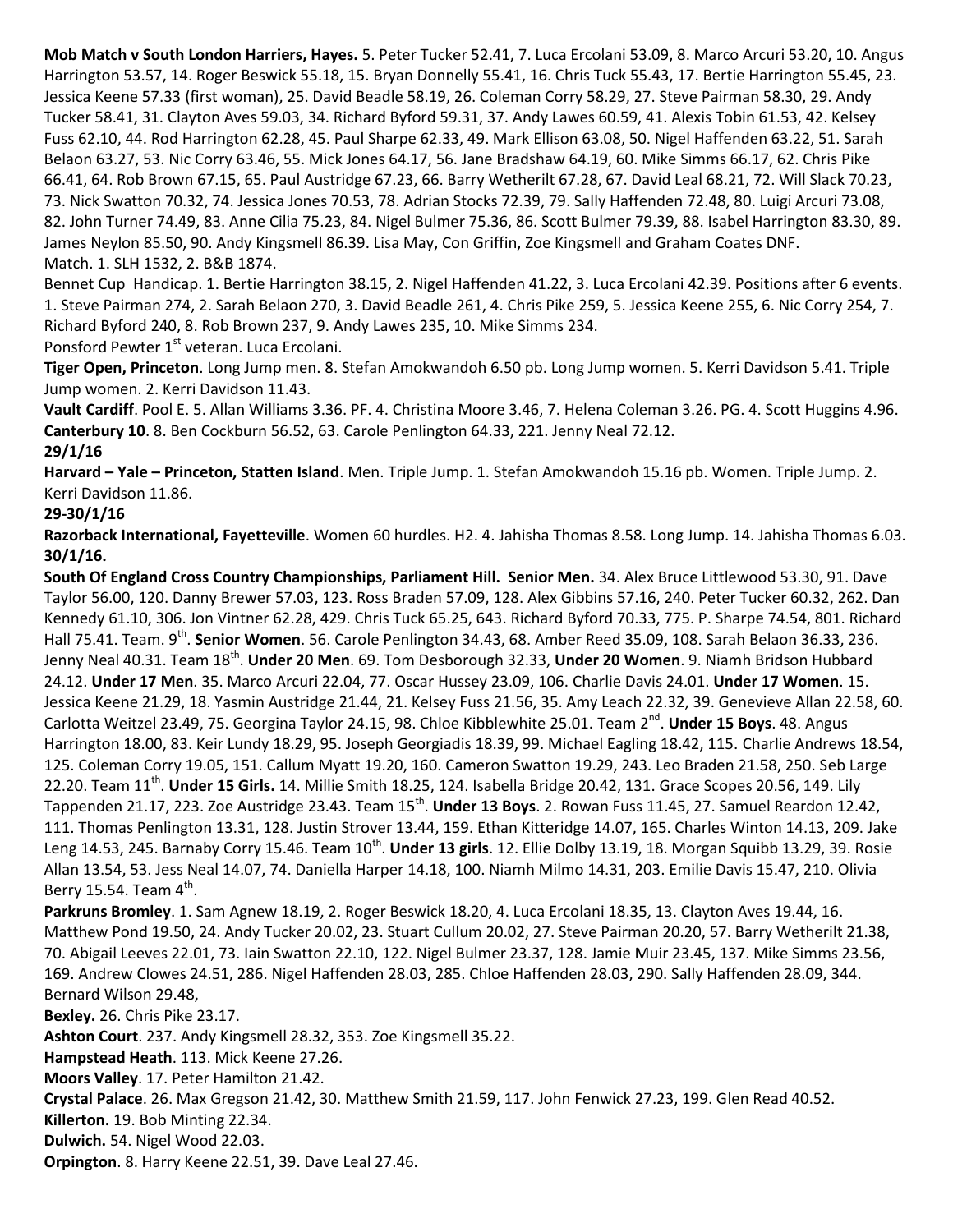### **Workington**. 1. Phil Sesemann 15.31. **Reigate Priory**. 46. James Neylon 26.59. **Peckham Rye.** 69. John Turner 25.59, 70. Peter Rogers 25.59, 120. Maz Turner 31.05.

**Malling.** 85. Claire Springett 29.52.

#### **30-31/1/16.**

**London Senior and Under 20 Games, Lee Valley. Senior Men.** 60 metres. Pool A Round 1. Race 2. 6. James Alaka 6.92. A2. R3. 6. James Alaka 6.93. B1. R4. 4. Ishmael Smith John 7.25. 800. R2. 5. Georges Vacharopoulos 1.58.00. Long Jump. 1. Tom French 7.37. Triple Jump. A. 7. Rob Sutherland 13.92. B. 6. Patrick Apantaku 12.61. **Senior Women**. 60 metres. Round 1. Race 1. 1. Dina Asher Smith 7.20, 5. Montell Douglas 7.50. R2. 2. Serita Solomon 7.53. R5. Yimika Adewakun DQ. R2. R1. 1. Dina Asher Smith 7.22, 5. Montell Douglas 7.48, 6. Serita Solomon 7.49. R4. 6. Yimika Adewakun 8.12. 200. R2. 5. Yimika Adewakun 26.87. R4. 5. Donnelle Yapp 29.42. 400. R1. 4. Rachel Dickens 55.78. R3. 1. Samantha Brown 60.15. 800. R5. 2. Donnelle Yapp 2.41.52. 60 Hurdles (Sen and U20 combined). R1. R1. 1. Serita Solomon 8.21. R2. 4. Anastasia Davies 8.97. R6. 1. Isabella Hilditch 8.91. R2. R1. 1. Serita Solomon 8.10. R3. 2. Isabella Hilditch 8.86, 3. Anastasia Davies 8.88. Pole vault. Pool A. 8. Christina Moore 3.30. **Under 20 men.** 60 metres. R1. R4. 1. Shamar Thomas Campbell 7.12. R5. 3. Alex Skipp 7.27. R10. 6. Ryan Poyroo 7.6. R2. R2. 3. Shamar Thomas Campbell 7.08. R11. 3. Ryan Poyroo 7.61. 200. R2. 1. Shamar Thomas Campbell 22.77. 400. R5. 1. Aleksander Wiltshire 55.42. **Under 20 women**. 60 metres. R1. R1. 3. Vivien Olatunji 7.81, 4. Modupe Shokunbi 7.82, 7. Parris Johnson 7.95. R3. 6. Elizabeth Ibidunni 8.10. R2. R1. 1. Vivien Olatunji 7.74, 6. Modupe Shokunbi 7.88. R2. 1. Parris Johnson 7.77. Triple Jump. Pool B. 1. Anastasia Davies 11.48, 7. Imogen Levy 10.17. 31/1/16.

**Welsh Athletics Indoor Championships, Cardiff.** 60. A. Adam Gemili 6.59 (Club Record). Heat 3. 1. Adam Gemili 6.68. **Sheffield Open Meeting**. 400. 2. Dan Putnam 48.42.

#### **25 years ago January 1991.**

Phil Davies wins the Senior Mens long jump at the Southern Indoor Championships with a leap of 6.78. Debbi Marti wins the high jump at the Omron Games at Cosford with a clearance of 1.88, her best since 1984. Blackheath Harriers team of Spencer Newport, Jerry Barton, Dave Heath, Alan Guilder, Bill O Donnell and Tim Nash finish 4<sup>th</sup> in the Southern Cross Country Championships at Havant. Mark Steinle is 10<sup>th</sup> in the Youths (U17) race.



*Start of the Southerns 1991. Tim Nash, Spencer Newport, Bill O Donnell, Tony Weeks Pearson (President), Graham Botley (captain), Pat Calnan, Jerry Barton (partial), Alan Guilder, Tony Baldock, Dave Hassall, Mark Watling, Richard Coles, Dave Heath*

Gillian Stacey is first in the Kent Womens League race at Hayes leading Bromley Ladies to victory. Margaret Baldwin is  $5<sup>th</sup>$  for Cambridge Harriers.

Tanya Blake wins a junior International race at Lisbon in Portugal.

In the Southern Womens Championships at Horspath, Oxford Gillian Stacey is 3<sup>rd</sup> and Tanya Blake 16<sup>th</sup> both are still under 20s.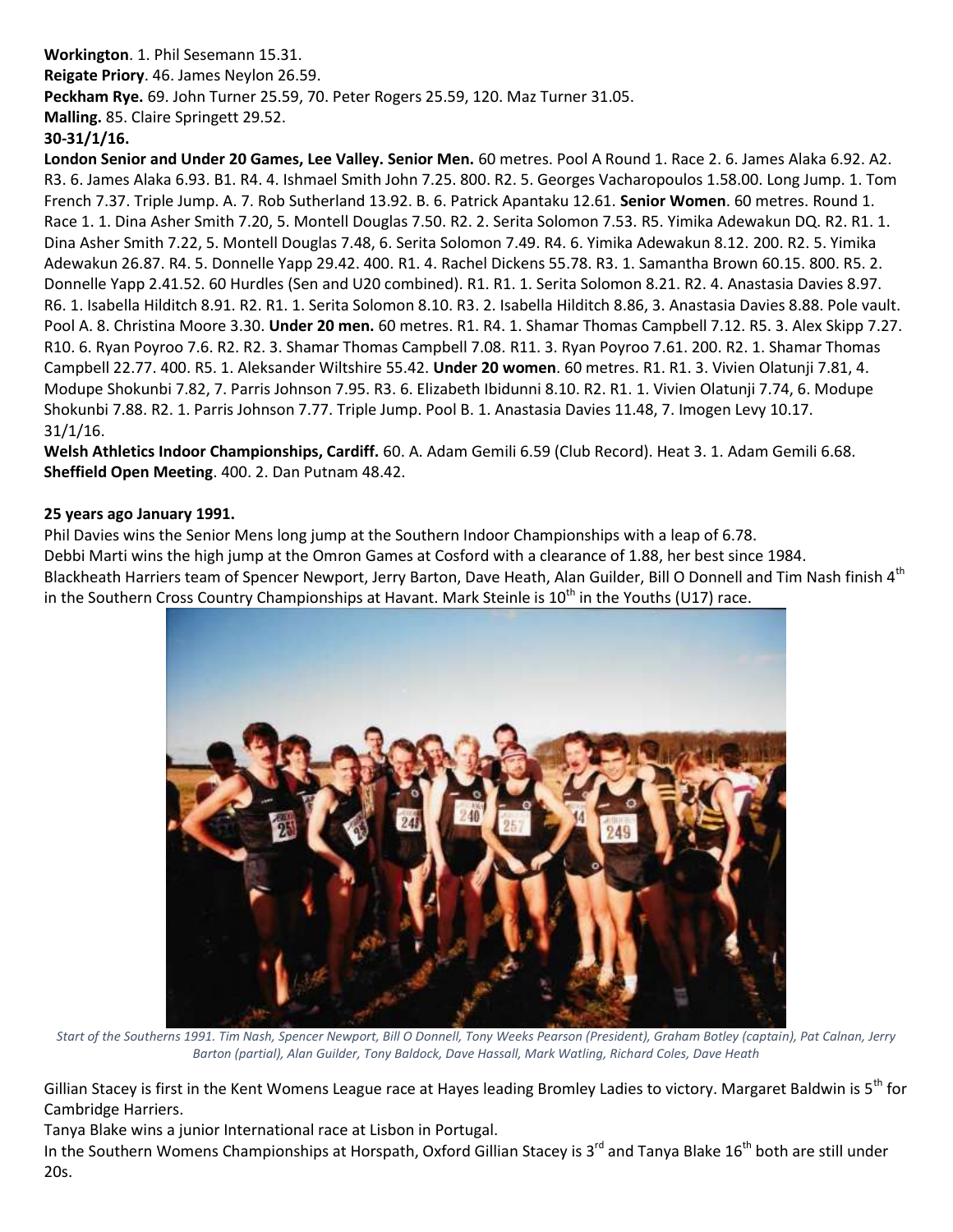#### **20 years ago January 1996**

Phil Hogston wins the Aylesham 10 in 51.47.

Tim Dickinson finishes in 3<sup>rd</sup> place at the Inter County Cross Country Championships at Luton. Gemma Viney is second in the under 13 girls race. Steve Holmes is 16<sup>th</sup> and Abdi Madar 21<sup>st</sup> as Kent finish 3<sup>rd</sup> in the Under 15 boys. Will Bolton is 4<sup>th</sup> in the under 13 boy race, one place behind Mo Farah, with Matt Hill  $8<sup>th</sup>$  as Kent place  $3<sup>rd</sup>$ .

Tim Dickinson wins the Southern Cross Country title at Parliament Hill Fields and leads the Club to victory. Spencer Newport is 3<sup>rd</sup>, Mark Steinle 13<sup>th</sup>, Darrell Smith 18<sup>th</sup>, Paddy Brice 33<sup>rd</sup> and Phil Hogston 45<sup>th</sup>.

Gemma Viney wins the under 13 girls race.

Blackheath win both the under 15 boys and under 13 boys titles. Steve Holmes is 5<sup>th</sup> in the under 15s with Abdi Madar 6<sup>th</sup>.  $40<sup>th</sup>$  placed Pete Tucker does not make the scoring team. Matt Hill wins silver in the under 13s with Will Bolton 4<sup>th</sup> and in between them is some bloke called Mo Farah. In the under 17s race Chris Moss is 13<sup>th</sup> and Michael Skinner 42<sup>nd</sup>. At the South of England indoor champs at Horsham Emeka Udechuku and Adrian Cluskey win the under 20 and under 17

mens shot titles. Aaron Harris wins the under 17s 60 metre title at Crystal Palace.

#### **15 years ago January 2001**

Michael Skinner is second in the 1500 metres at the AAA's Indoor and World trials, just one hundredth of a second behind the winner. Mark Awanah is third in the long jump.

At the Southern Cross Country Championships Dan Ayrton is third in the under 20 mens race.

At the Southern indoor Championships there are wins for Mohammed Sillah Freckleton in the Senior mens 60 metre hurdles and for Katy Porter in the under 20 womens 60 hurdles. Tom Robinson is third in the under 17 mens pole vault. Dave Taylor wins the Surrey Cross Country Championships. At the Kents, Rebecca Taylor wins the under 13 girls race despite

having two further years in the age group. With Aimee Boyle and Bryony Proctor, Blackheath win team gold.

#### **10 years ago January 2006**

Michael Skinner is 2<sup>nd</sup> in the short course race at the Great Edinburgh International. Scott Overall is 5<sup>th</sup> and Andy Rayner 12<sup>th</sup>. Later in the month Michael, represents a Commonwealth Select at the Norwich union International at Kelvin Hall finishing third in the 1500 metres. James Alaka is third in an Invitation 60 metres for under 17s.

Two British records in a minute at the South Of England Championships at Brunel. Serita Solomon, still an under 17 wins the Under 20 60 metre hurdles title. This is the fastest over the 2.9' by a 15 or 16 year old. Almost immediately Allan Williams sets an over 50s record of 4.20 for the pole vault. Alex AlAmeen wins the under 20 mens 60 metre hurdles.

Three sets of medals at the South Of England Championships at Exeter. Under 15 girls Bronze (Amy Smith, Amy DeMatos, Rebecca Smith, Catherine Chambers). Under 13 girls silver (Michelle Fewster, Danielle Critchley, Sophie Gordon, Emma Hook). Under 20 men, bronze (James Poole, Andrew Conway, Richard Daniel, Dale Willis)

Amy Smith retains her Kent Under 15 cross country title and leads the team victory. Gold also for the under 17 men and women.

#### **5 years ago January 2011**

Club members win six gold medals at the South Of England Indoor Championships. Tremayne Gilling (senior mens 60 metres), Shaunagh Brown ( Senior Womens Shot), Liz Hughes ( Senior Womens Pole vault, 10 years after she last won it), Jonathan Ilori (U20 Mens triple jump), Rachel Dickens (U17W 200), Anton Daly (U17M 60).

The Senior Women win the 3 and 6 to score races at the Kent Cross Country Championships. Gold too for the under 15 girls and under 13 girls.

Answers from last months Quiz will be in the next Courier. In the meantime a couple of teasers from one avid reader.

1. When and where were the IAAF World XC Championships long race held on the last two occasions when the GB Senior Men won Team medals? What team position did they finish in? What did the two courses have in common? What is their connection with B&B?

2. In the 2015 AW pole for British Veteran of the Year 2015 what connection do the 4th and 5<sup>th</sup> athletes have with B&B?